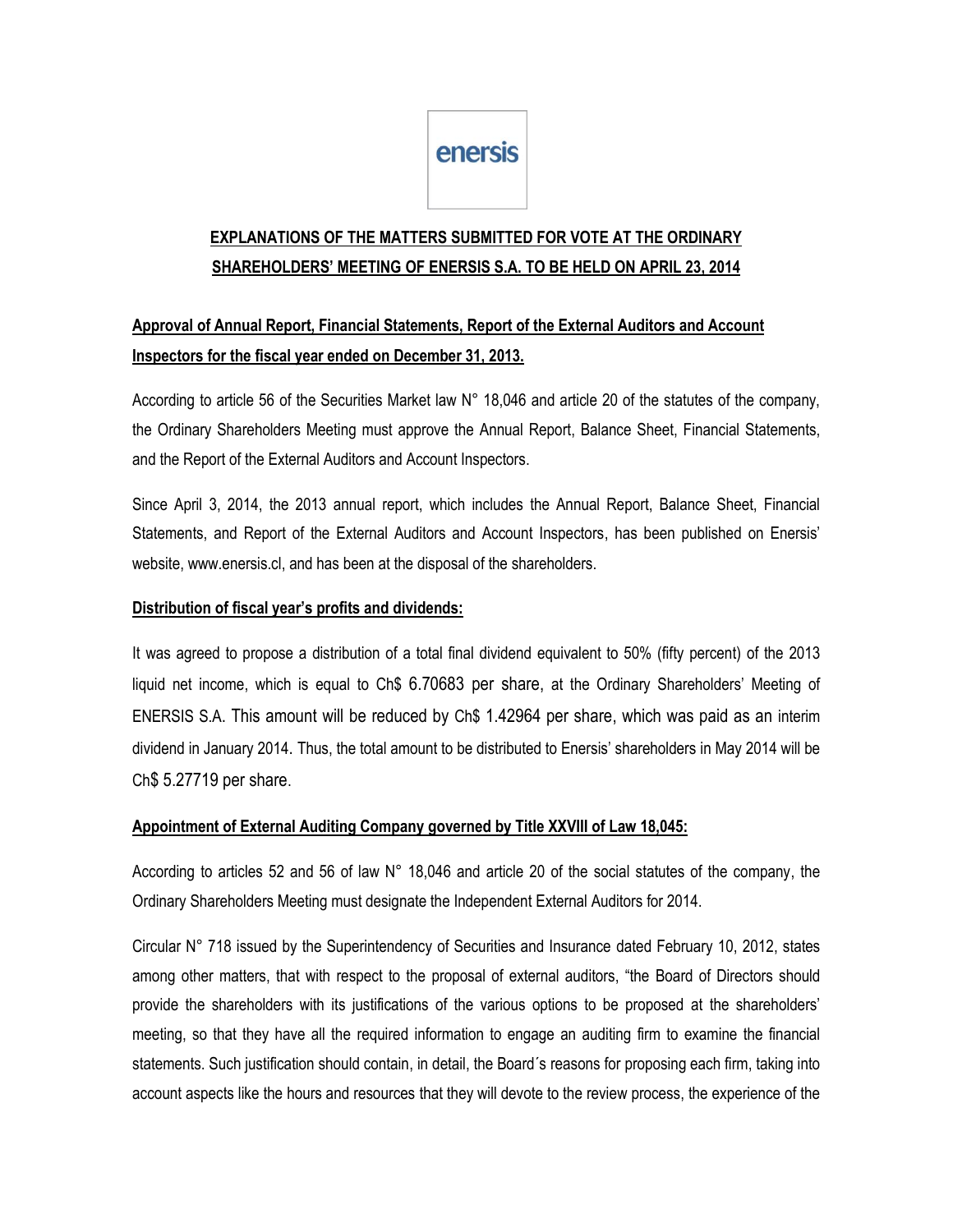auditing firm, the knowledge and experience of the team that will be in charge of such review, taking into account the industry, sector, size and other characteristics of the Company to be reviewed, and any other relevant aspect. The above should be accompanied by the corresponding order of preference of the different options to be proposed."

The shareholders will therefore be informed about the different options of external auditing firms that were considered, and with which the Board proceeded to determine their order of preference for its proposal to the Ordinary Shareholders' Meeting. Proposals were requested from the firms Ernst & Young, JM+A, PKF, KPMG and Deloitte, the latter excused itself from participating.

On March 25, 2014, after analyzing the proposals received in terms of their qualitative and quantitative features, the Company's Board of Directors agreed to propose to the Ordinary Shareholders' Meeting of Enersis S.A. to engage as external auditors of Enersis S.A for the year 2014 one of the following firms prioritized as stated below:

1° Ernst & Young

2° KPMG

3° JM+A

4° PKF

The reasons for proposing Ernst & Young first as the external auditor of Enersis S.A. are the following: (i) Ernst & Young submitted the most competitive proposal according to the technical and economic evaluations of the proposals received; (ii) it presented a high standard of quality of the resources available for performing its audit and has a broad experience in the electricity sector; (iii) it is one of the four largest auditing firms worldwide, (iv) Ernst & Young is the auditing firm with the highest level of synergy with Enersis S.A., as Enersis' parent and controller companies have Ernst & Young as their main auditor.

Ernst & Young has been the external auditor of Enersis S.A. since 2011.

#### **Appointment of Private Rating Agency:**

On February 28, 2014, through the resolution No. 25/2014, the Company's Board of Directors unanimously agreed, by those in attendance, to propose for consideration the appointment of Feller Rate Clasificadora de Riesgo Limitada and Fitch Chile Clasificadora de Riesgo Limitada as the local private rating agencies, and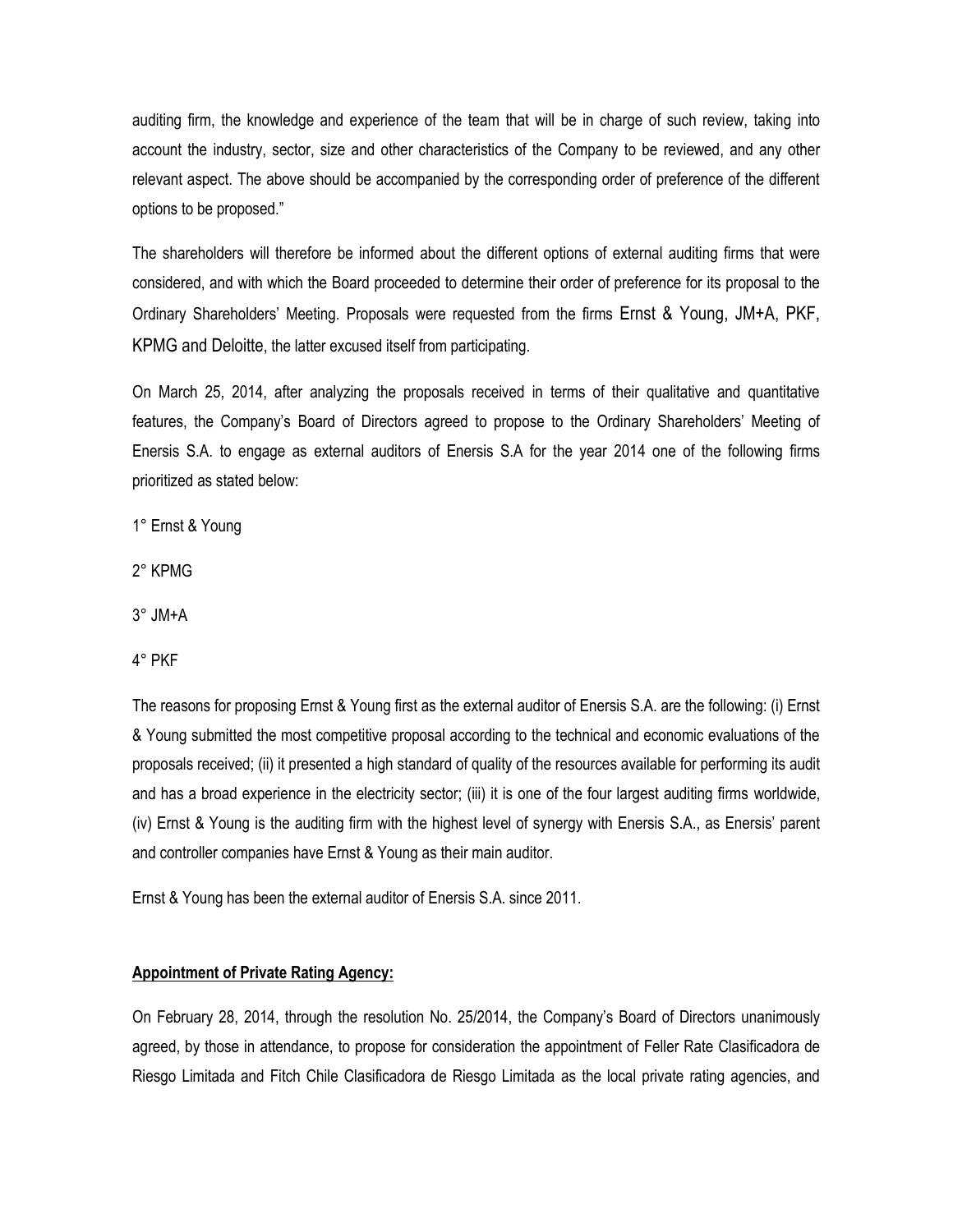Fitch Ratings, Moody's Investors Service and Standard & Poor's International Ratings Services as the international private rating agencies of Enersis S.A. for 2014, at Enersis' Ordinary Shareholders' Meeting.

The aforementioned companies have been appointed as the Company's private rating agencies for several years.

#### **Approval of Investment and Financing Policy:**

On February 28, 2014, through the resolution No. 22/2014, the Company's Board of Directors agreed to propose to the Investment and Financing Policy described below, which is the same as the one in effect during 2013, at its Ordinary Shareholders' Meeting:

### **2014 INVESTMENT AND FINANCING POLICY**

#### **1. INVESTMENTS**

#### A) Investment areas:

Enersis S.A. will invest, as authorized by its bylaws, in the following areas:

i) Contributions for investment in, or for the creation of subsidiaries and related companies whose activity is aligned, related or linked to any form or type of energy, the supply of public utilities, or whose main raw material is energy.

ii) Investments consistent in the acquisition, exploitation, construction, rental, administration, trading and disposal of any class of fixed assets, whether directly or through subsidiaries.

iii) Other investments in all kinds of financial assets, titles or securities.

#### B) Maximum investment limits:

The maximum investment limits for each investment area shall be the following:

i) Investments in subsidiaries in the electricity sector: amounts needed by the subsidiaries to meet their respective corporate purposes.

ii) Investments in other subsidiaries: such that the addition of the proportional fixed assets corresponding to Enersis's stake on these other subsidiaries does not exceed the proportional fixed assets corresponding to the Enersis's stake in the electricity sector subsidiaries and Enersis S.A.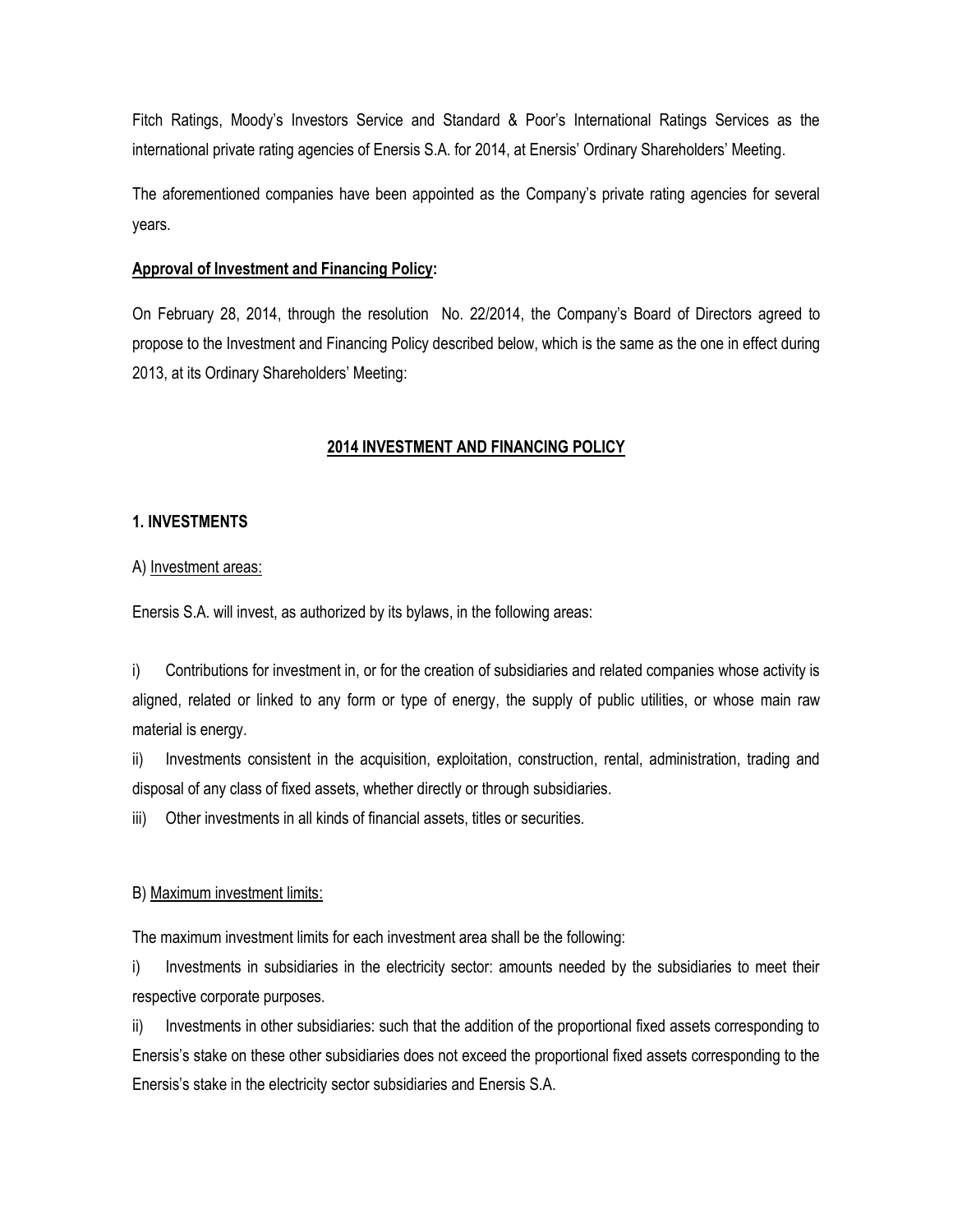#### C)Participation in controlling investment area:

In order to control the investment areas and in accordance with Enersis S.A.'s corporate purpose, the following procedure will be followed whenever possible:

 At the subsidiaries or related companies' Ordinary Shareholders' Meetings, it will be proposed the Directors to be appointed with the Enersis S.A.'s stake in that company, preferably are chosen from among directors or executives of the Company or its subsidiaries.

 Investment, financial and commercial policies will be proposed to the subsidiaries and related companies, as well as the accounting criteria and systems they should follow.

The management of the subsidiaries and related companies will be supervised.

 Permanent control of debt limits will be maintained, to the extent that the investments or contributions implemented or that are planned to be carried out do not represent an unusual variation from the parameters defined by the maximum investment limits.

#### 2. FINANCING

#### A) Maximum leverage

The maximum indebtedness of Enersis S.A. is defined as the debt to total shareholders' equity ratio of 2.20 times, based on the consolidated statements of financial position.

#### B) Management attributions for agreeing dividend payment restrictions with lenders

Dividend payment restrictions may only be agreed upon with lenders if previously approved by a shareholders' meeting (ordinary or extraordinary).

#### C) Management attributions for granting liens to lenders

The Company's management may agree with lenders the granting of liens or warranties in accordance with the law and the corporate bylaws.

D) Essential assets for the normal Company operation